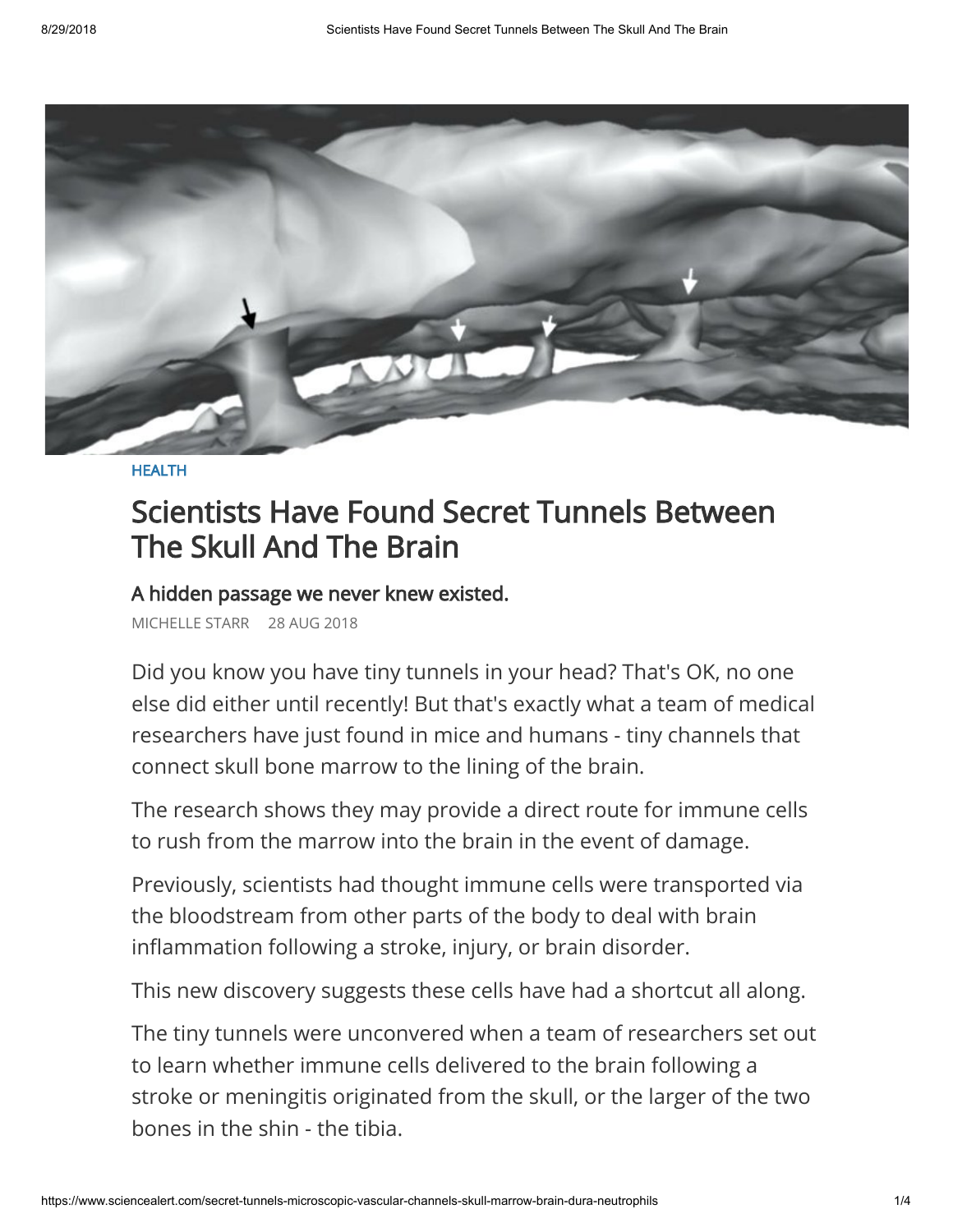The specific immune cells they followed were [neutrophils,](https://www.ncbi.nlm.nih.gov/pubmedhealth/PMHT0022058/) the "first responders" of the immune squad. When something goes awry, these are among the first cells the body sends to the site to help mitigate whatever is causing the inflammation.

The team developed a technique to tag cells with fluorescent membrane dyes that act as cell trackers. They treated these cells with the dyes, and injected them into bone marrow sites in mice. Redtagged cells were injected into the skull, and green-tagged cells into the tibia.



(Herrison et al./Nature Neuroscience)

Once the cells had settled in, the researchers induced several models of acute inflammation, including stroke and chemically induced [meningoencephalitis.](https://en.wikipedia.org/wiki/Meningoencephalitis)

They found that the skull contributed significantly more neutrophils to the brain in the event of stroke and meningitis than the tibia. But that raised a new question - how were the neutrophils being delivered?

"We started examining the skull very carefully, looking at it from all angles, trying to figure out how neutrophils are getting to the brain," [said Matthias Nahrendorf](https://www.nih.gov/news-events/news-releases/researchers-unearth-secret-tunnels-between-skull-brain) of Harvard Medical School and Massachusetts General Hospital in Boston.

"Unexpectedly, we discovered tiny channels that connected the marrow directly with the outer lining of the brain."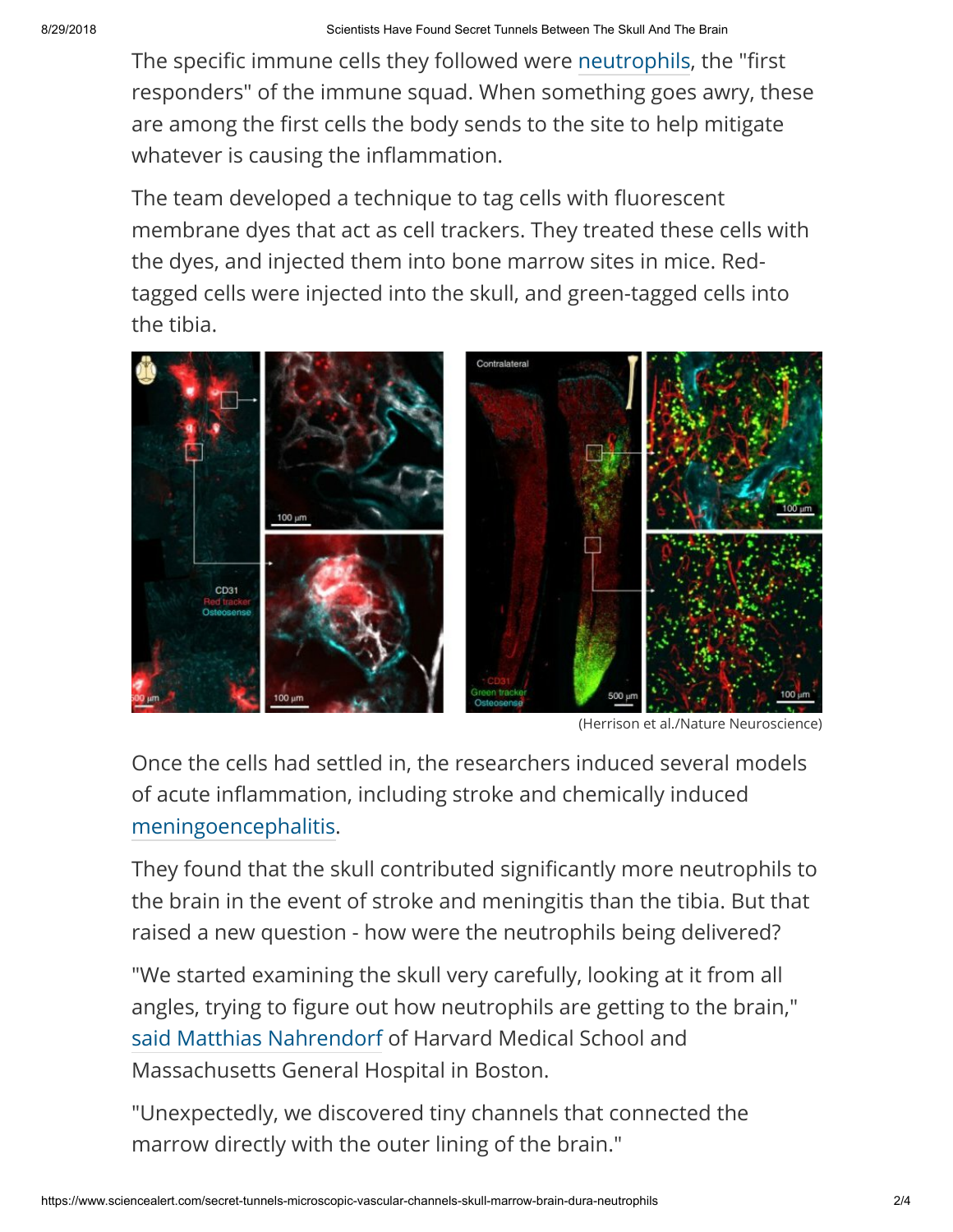

(Herrison et al./Nature Neuroscience)

Using organ-bath microscopy - which uses a bath to maintain the integrity of the tissue while it is being examined - the team imaged the inner surface of a mouse's skull. There, they found microscopic vascular channels directly connecting the skull marrow with the dura, the protective membrane that encases the brain.

Normally, red blood cells flow through these channels from the interior of the skull to the bone marrow; but, in the case of stroke, they were mobilised to transport neutrophils in the opposite direction, from the marrow to the brain.

This was in mice, though. To find out if humans have something similar, they obtained pieces of human skull from surgery and conducted detailed imaging.

They noticed channels there as well; five times larger in diameter than the channels in the mouse skulls, in both the inner and outer layers of bone.

It's an amazing discovery, because inflammation plays a role in many brain disorders, and this could help scientists understand more about the mechanisms at play. It could also help understand conditions such as multiple sclerosis, wherein the immune system attacks the brain.